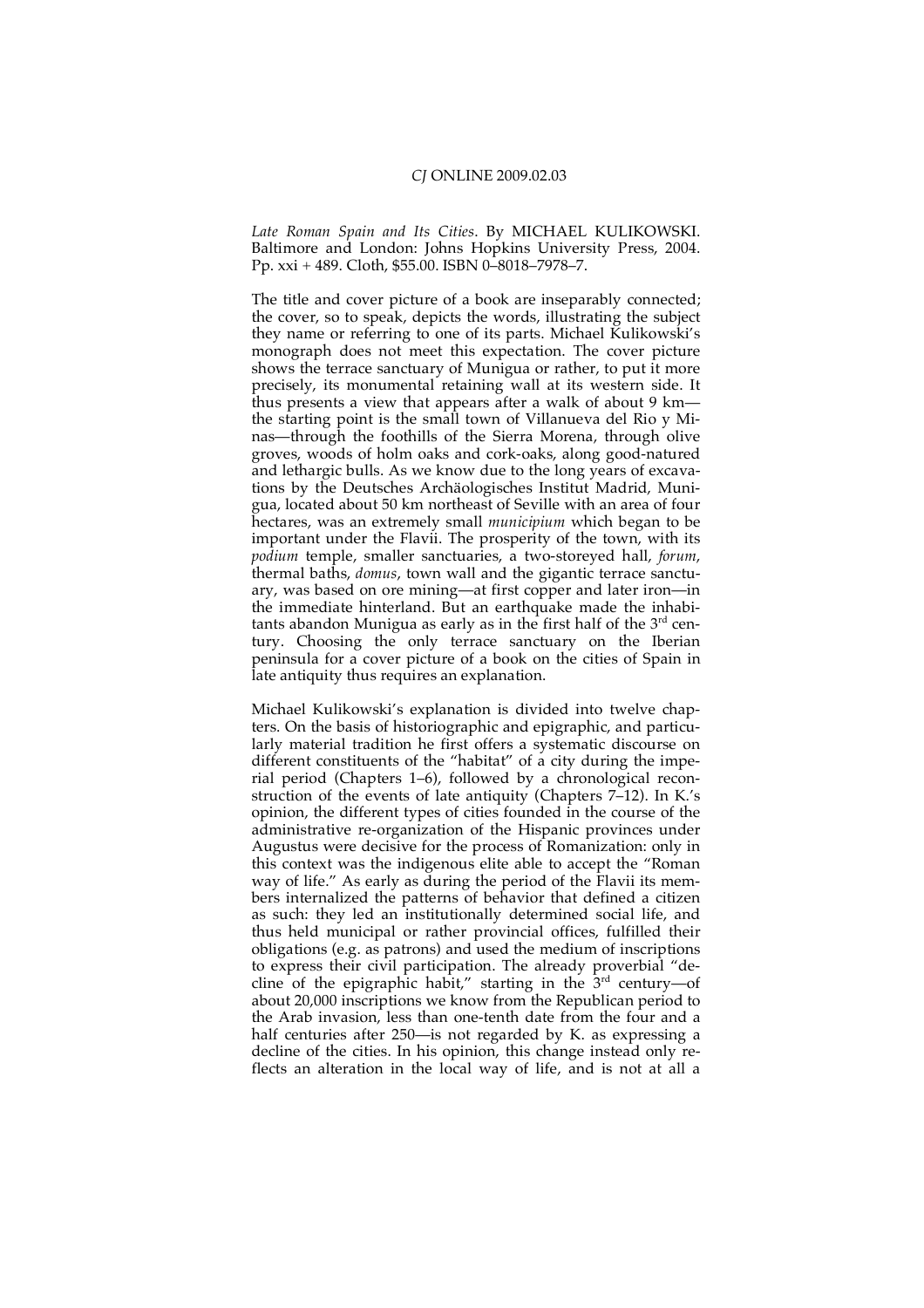## BOOK REVIEW

paradigm of the general "crisis of the  $3<sup>rd</sup>$  century" postulated by research during the 1960s as a result of the so-called "invasions" first by the Mauri during the reign of Marcus Aurelius and later by the Franci. Nor, K. argues, is it possible to prove a general improvement of all city walls, or to identify destruction horizons or a rural exodus as a consequence. Much more, in his opinion the excavations during the past 25 years show that only 17 of the more than 40 city walls date from the 3<sup>rd</sup> or 4<sup>th</sup> century; the *villae* cum grano salis show continued settlement from the turn of the millenium to the time of the Visigoths; and cities like Tarragona, Mérida, Córdoba, Itálica and Ampurias display a picture of unbroken continuity, particularly regarding their institutions. Only these, K. argues, are decisive criterion for the continued existence of the Empire: "Where people held imperial office there was an empire; where they did not, there was not" (p. 83; see pp. 152, 192). Thus, only for the end of the  $5<sup>th</sup>$  century, when the murder of Maiorian made this type of political participation impossible, does K. recognize discontinuity. The history of the "disappearance" of Roman Spain, after all, is "the first narrative history" (p. 153) we could write, due to the fact that only now do the chronicles begin, and thus K. tells of the invasions by the Suebes, Vandals and Alans; of Rome trying in vain to resist with the help of the Visigoths; of the Visigoths successfully occupying the country once the balance of power had turned; and of Gothic magnates making "history" during a period with no efficient supralocal power. He also discusses the beginnings of Christendom on the Iberian peninsula; the martyrdoms during the period of persecution; and a Christian-influenced monumentalizing of cities like Mérida in the 5<sup>th</sup> century which tried to include the martyr's basilicas, located *extra muros*, into their topographies. K. further describes the new political-religious local rule of the bishops, their supra-regional councils, and the Spanish church between heresy and orthodoxy, and he points for a final time to the unbroken significance of the "habitat" of the city itself in the "New World of the Sixth Century": although in place of several hundred *civitates* during the imperial period there are only about 80 ones in the age of the bishops, the low quantity, K. suggests, does not affect their importance as centers of rule even in a "postimperial world."

K.'s conclusion comes as no surprise and—in contrast to the title and the cover picture of his book—requires no explanation. This is a profound and stimulating event history of the Iberian peninsula in late antiquity, and thus, after more than two decades, there is again an overview of the subject in the English language [[1]] whose level of research is reflected both in the extensive endnotes—increasing with the centuries—and the more than 50 pages of bibliography. This part of the book amounts to 150 pages, and it is difficult to see why the first 150 pages, literally starting with "The Creation of Roman Spain" and even employ-